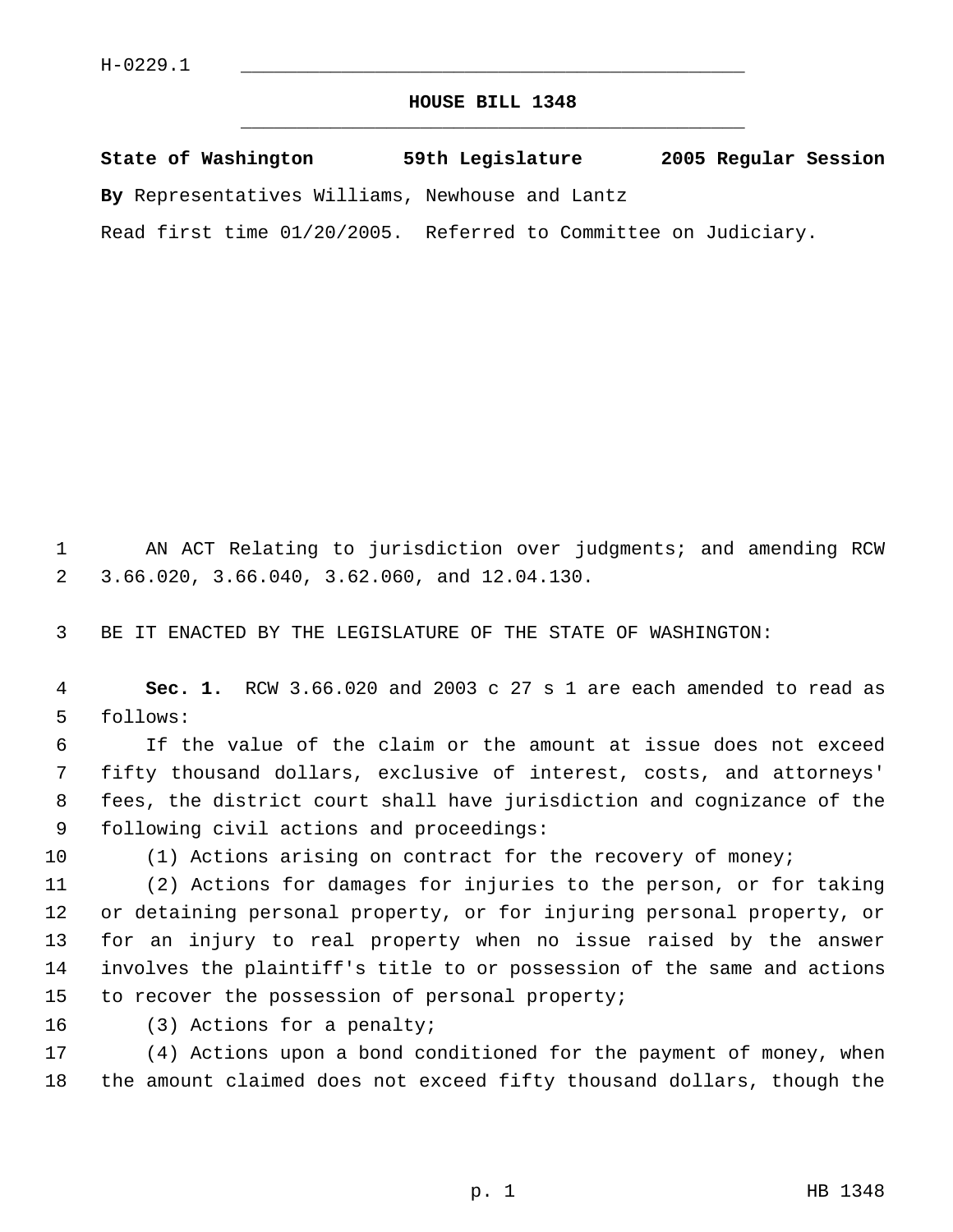penalty of the bond exceeds that sum, the judgment to be given for the sum actually due, not exceeding the amount claimed in the complaint;

(5) Actions on an undertaking or surety bond taken by the court;

 (6) Actions for damages for fraud in the sale, purchase, or exchange of personal property;

 (7) Proceedings to take and enter judgment on confession of a defendant;

 (8) Proceedings to issue writs of attachment, garnishment and replevin upon goods, chattels, moneys, and effects;

10 (9) ((All other actions and proceedings of which jurisdiction is 11 specially conferred by statute, when the title to, or right of 12 possession of real property is not involved; and

13 (10)) Actions arising under the provisions of chapter 19.190 RCW; (10) Proceedings to civilly enforce any money judgment entered in any municipal court or municipal department of a district court 16 organized under the laws of this state; and

 (11) All other actions and proceedings of which jurisdiction is 18 specially conferred by statute, when the title to, or right of 19 possession of, real property is not involved.

 **Sec. 2.** RCW 3.66.040 and 2003 c 27 s 2 are each amended to read as follows:

22 (1) An action arising under RCW 3.66.020 (1), (4), (6), and (7)(( $\tau$ 23 and  $(9)$ )) may be brought in any district in which the defendant, or, if there be more than one defendant, where some one of the defendants, resides at the time the complaint is filed or in which the defendant, or if there be more than one defendant, where some one of the defendants may be served with the notice and complaint in which latter case, however, the district where the defendant or defendants is or are served must be within the county in which the defendant or defendants reside. If the residence of the defendant is not ascertained by reasonable efforts, the action may be brought in the district in which the defendant's place of actual physical employment is located.

 (2) An action arising under RCW 3.66.020(2) for the recovery of possession of personal property and RCW 3.66.020(8) shall be brought in the district in which the subject matter of the action or some part thereof is situated.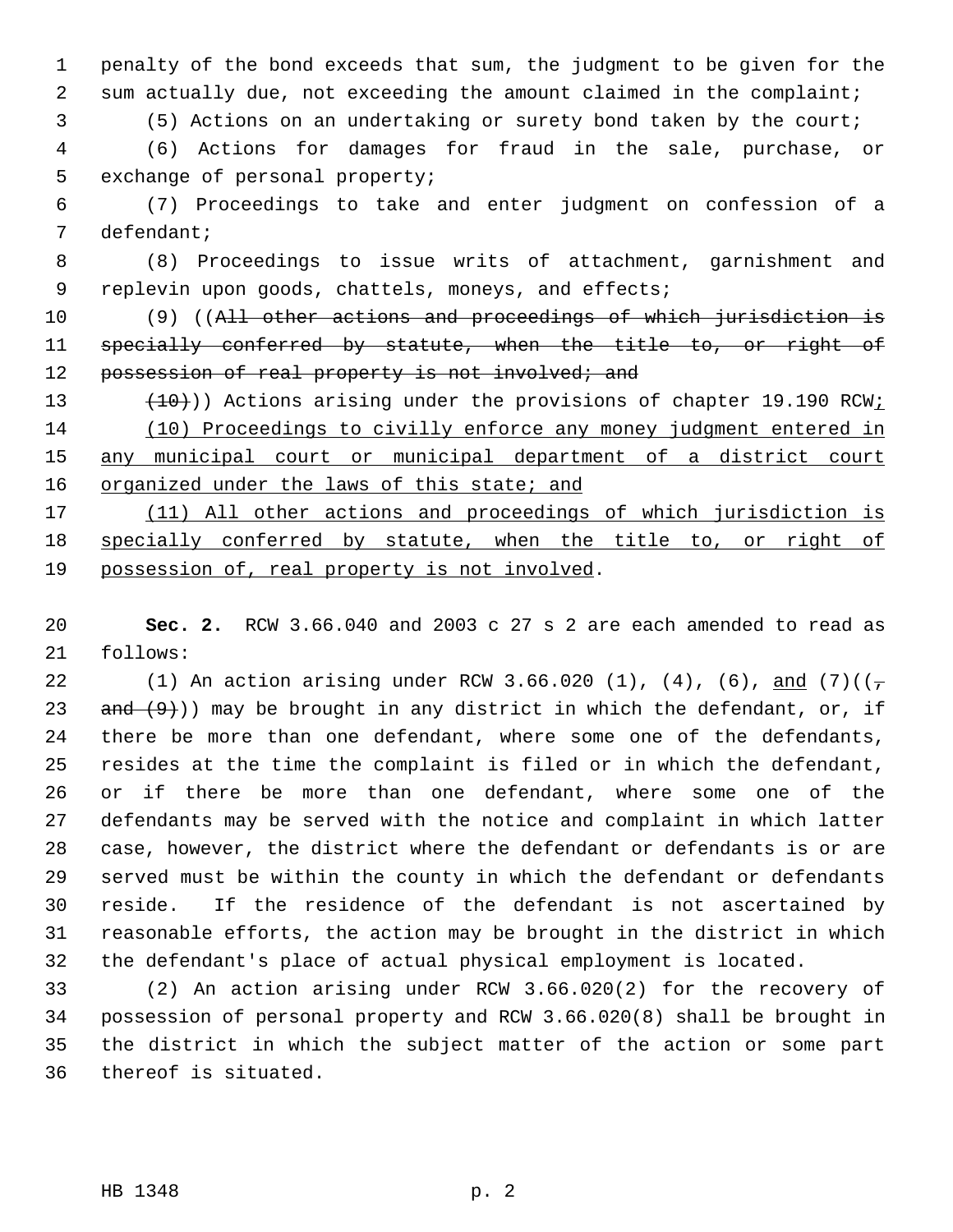(3) An action arising under RCW 3.66.020 (3) and (5) shall be brought in the district in which the cause of action, or some part thereof arose.

 (4) An action arising under RCW 3.66.020(2) for the recovery of damages for injuries to the person or for injury to personal property may be brought, at the plaintiff's option, either in the district in which the cause of action, or some part thereof, arose, or in the district in which the defendant, or, if there be more than one defendant, where some one of the defendants, resides at the time the complaint is filed.

 (5) A proceeding under RCW 3.66.020(10) may be brought in the district within which the municipal court or municipal department is located.

 (6) An action against a nonresident of this state, including an action arising under the provisions of chapter 19.190 RCW, may be brought in any district where service of process may be had, or in which the cause of action or some part thereof arose, or in which the plaintiff or one of them resides.

 $((\langle 6 \rangle) )$  (7) An action upon the unlawful issuance of a check or draft may be brought in any district in which the defendant resides or may be brought in any district in which the check was issued or presented as payment.

23 ( $(\overline{\{7\}})$ ) (8) For the purposes of chapters 3.30 through 3.74 RCW, the residence of a corporation defendant shall be deemed to be in any district where the corporation transacts business or has an office for the transaction of business or transacted business at the time the cause of action arose or where any person resides upon whom process may be served upon the corporation, unless herein otherwise provided.

 **Sec. 3.** RCW 3.62.060 and 2003 c 222 s 15 are each amended to read as follows:

 Clerks of the district courts shall collect the following fees for their official services:

 (1) In any civil action commenced before or transferred to a district court, the plaintiff shall, at the time of such commencement or transfer, pay to such court a filing fee of thirty-one dollars plus any surcharge authorized by RCW 7.75.035. No party shall be compelled